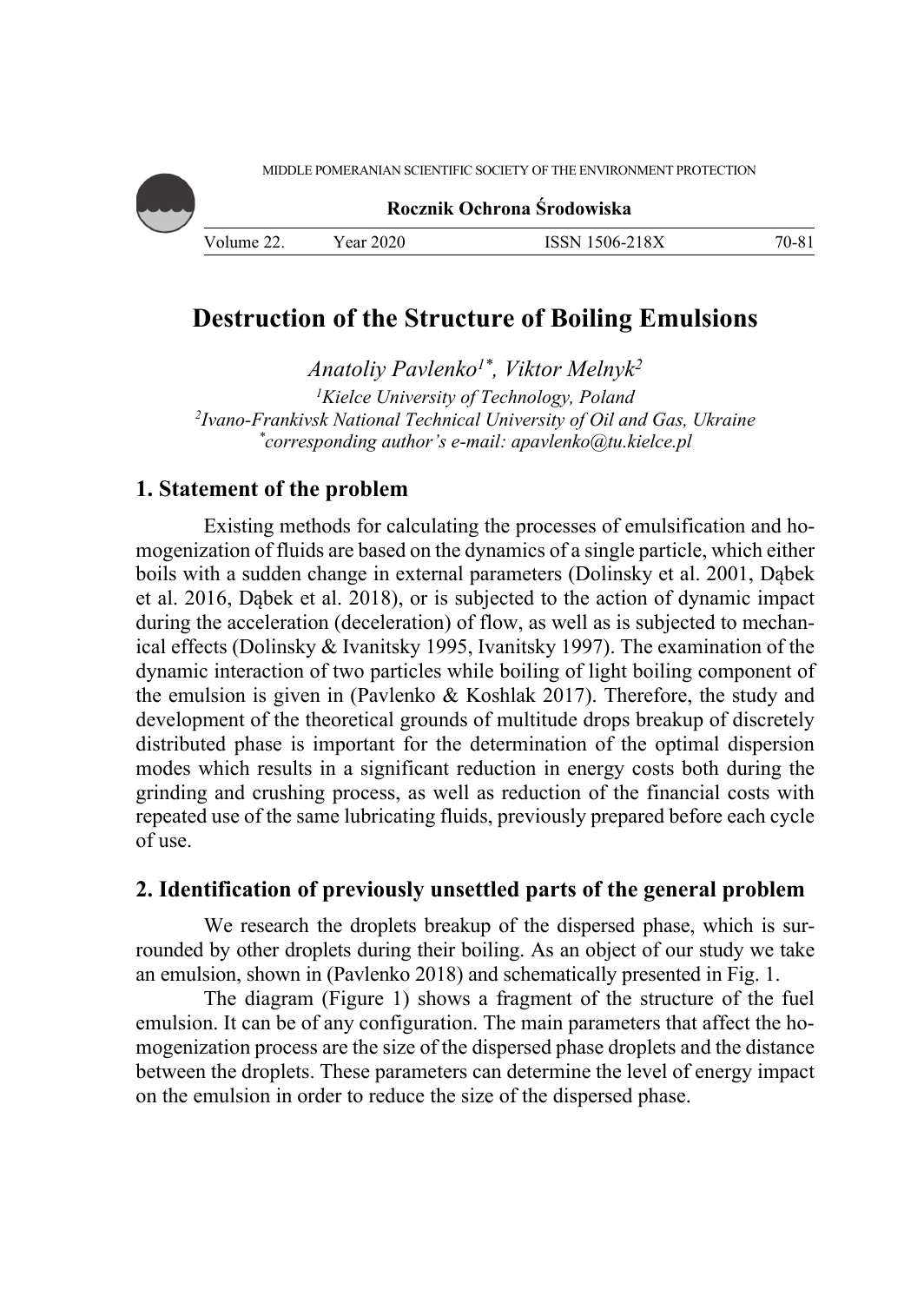

**Fig. 1.** To the calculated model of droplet breakup of the dispersed phase of the emulsion (characteristic dimensions in microns)

As can be seen from this figure, there are "small" drops between the "large" water drops, the small ones can serve as the sources of increased dynamic forces while boiling and thereby initiate the process of larger droplets breakup, because of the significant difference in accelerations and/or growth rates between them (Pavlenko 2018, Koshlak & Pavlenko 2019, Pavlenko & Koshlak 2019). The main types of instability are the Kelvin-Helmholtz instability caused by the speed difference, and the Rayleigh-Taylor instability, which is caused by the acceleration difference (Pavlenko 2018). Considering a drop of emulsion, it can be concluded that the main role in the processes of its breakup will be played by the forces acting on the normal component to the drop surface, i.e. forces directed either toward the drop center or from it. Acceleration and speed, as the exponents of forces acting on the drop surface from several sources are determined by equation:

$$
g_{nr}(x_0, y_0) = \sum_{i=1}^{N-1} g_i(x_0, y_0) \cdot k_{nr_i}
$$
 (1)

$$
w_{nr}(x_0, y_0) = \sum_{i=1}^{N-1} w_i(x_0, y_0) \cdot k_{nr_i} \tag{1a}
$$

where:  $x_0$ ,  $y_0$  – the point coordinates on the drop surface;  $g$  – acceleration at the desired point, acting from some source,  $m/s^2$ ;  $w$  – speed, acting at a given point from the source,  $m/s$ ;  $k_{nr}$  – correction for the normal component;  $N$  – total number of boiling drops of the dispersed phase.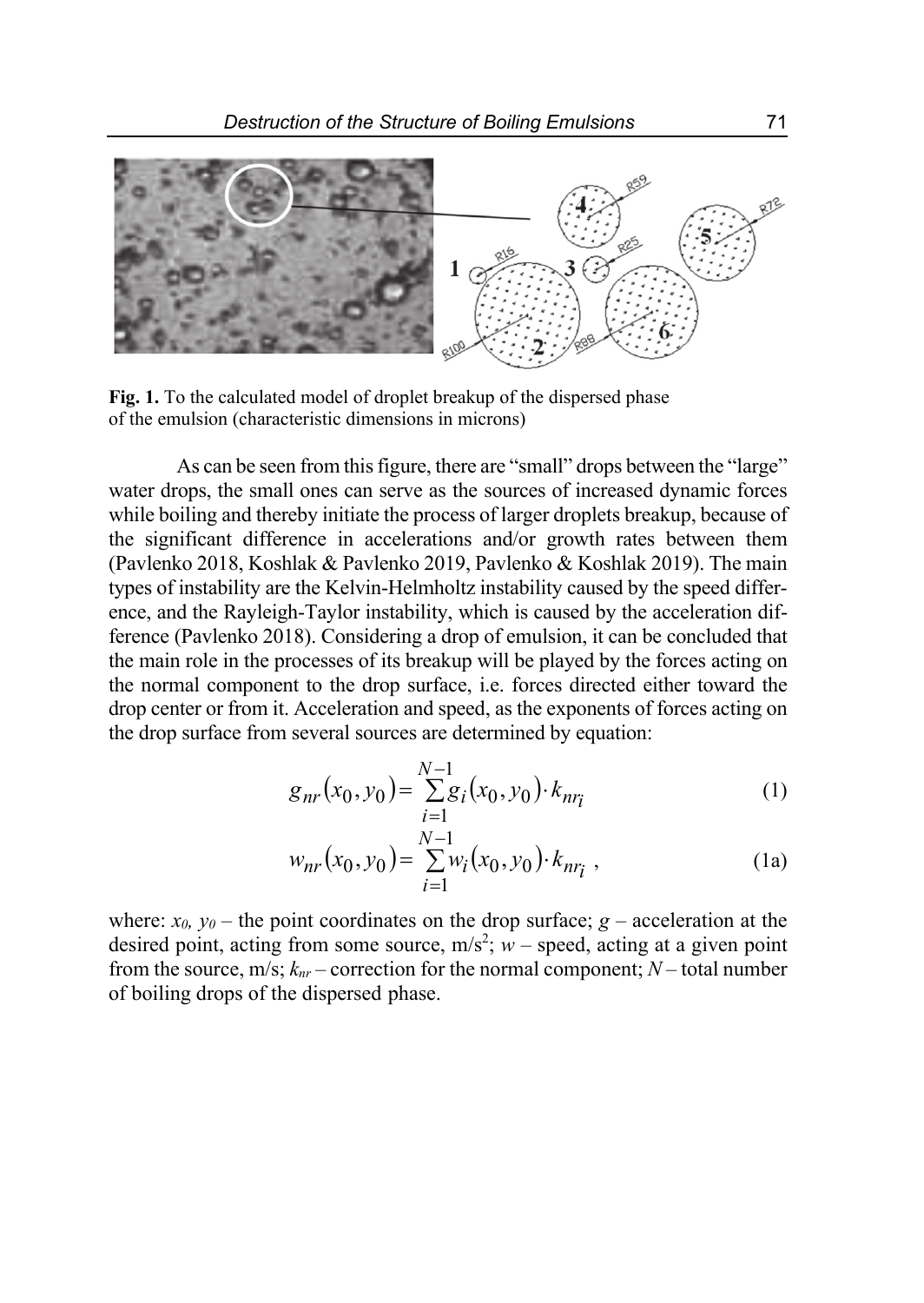The acceleration and speed acting on the drop surface are determined by equations (Pavlenko 2020):

$$
g_i(d_i) = \left[ p_{Ri} - p_{\infty} + 0.5 w_{Ri}^2 \rho_{oil} \left( 1 - \frac{4 R_i^3}{d_i^3} \right) \right] \frac{R_i}{\rho_{oil} d_i^2};
$$
 (2)

$$
w_i(d_i) = \frac{w_{Ri}R_i^2}{d_i^2},\tag{2a}
$$

where:  $d_i(x_0, y_0)$  – the radius vector from the center of *i*-drop to the surface of the considered particle; where  $w_R$  – motion speed of the interface oil-vapor, m/s; *p<sub>∞</sub>* – the pressure in the oil volume at an infinitely large distance from the particle, Pa;  $R_i$  – the radius of the *i*-drop particle (*i* = *1*, 2, ...,*n*), m;  $\rho_{oil}$  – oil density, kg/m<sup>3</sup>.

It is important to consider the forces acting on opposite sides of inclusion. Taking a variable angle  $\beta$ , we can determine the coordinates of the unknown opposite points of the particle surface:

$$
x_{s1} = x_n + \Delta x \, ; \, y_{s1} = y_n + \Delta y \, ; \tag{3}
$$

$$
x_{s2} = x_n - \Delta x \, ; \, y_{s2} = y_n - \Delta y \, ; \tag{3a}
$$

$$
\Delta x = R_n \sin \beta; \ \Delta y = R_n \cos \beta; \ 0 \le \beta < 180^\circ, \tag{3b}
$$

where:  $x_0$ ,  $y_0$  – the coordinates of a given particle;  $x_{s1}$ ,  $y_{s1}$  – coordinates of the surface of one side of the drop;  $x_{s2}$ ,  $y_{s2}$  – coordinates of the opposite side.

Then the correction  $k_{nr}$  is determined by the equation

$$
k_{nr_i} = \frac{(x_i - x_{s1,s2})\sin\beta + (y_i - y_{s1,s2})\cos\beta}{d_i(x_{s1,s2}, y_{s1,s2})}.
$$
 (4)

Using the equations  $(1)-(4)$ , it is possible to determine the acceleration profile on the surface of the selected droplet. The results of calculations using the equations (1)-(4) for particle 2 (Figure 1) are shown in Fig. 2.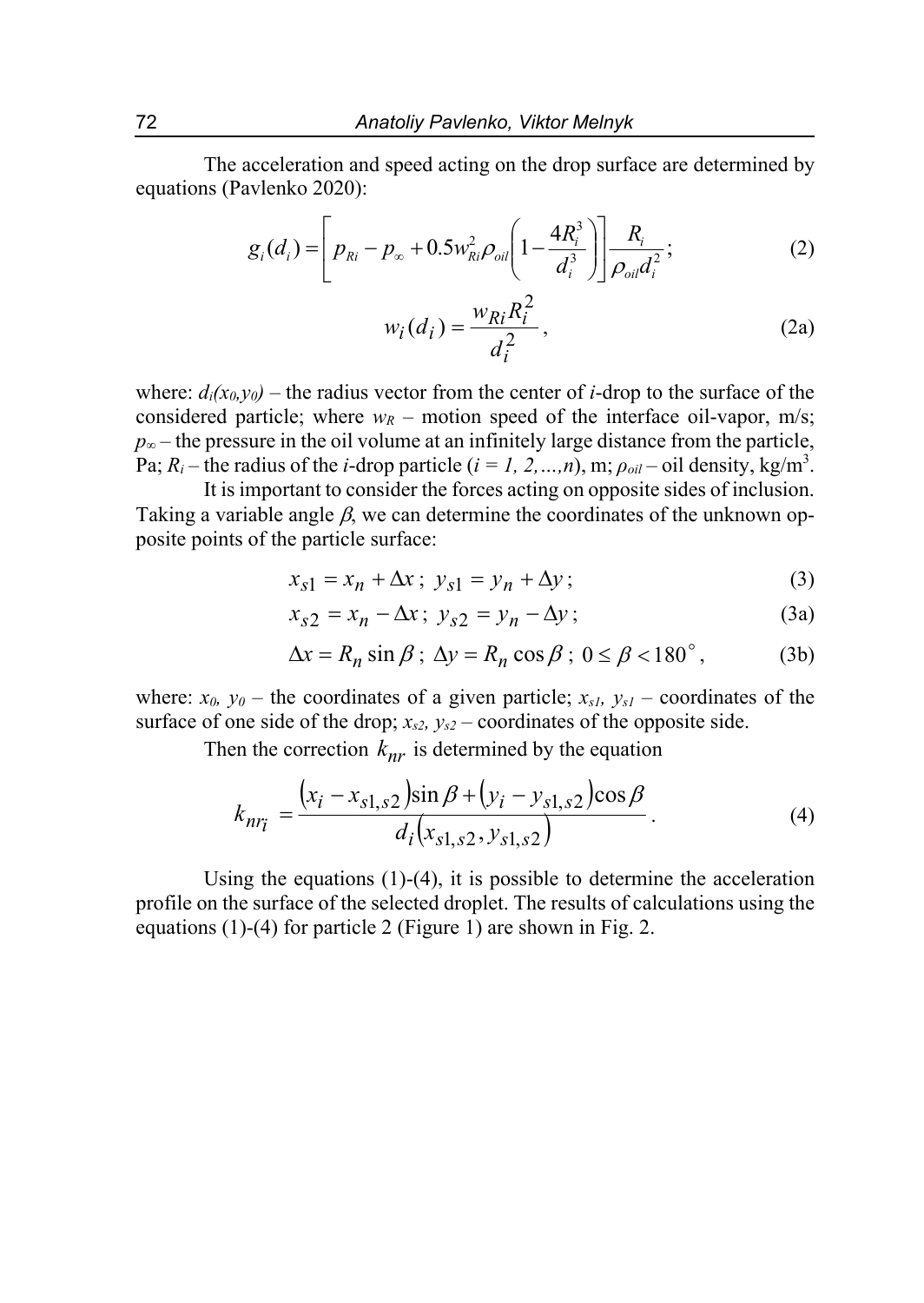

**Fig. 2.** Acceleration diagram acting on the drop surface No. 2 (Figure 1) from the neighboring boiling particles (*gnr*) and counteracting acceleration of the particle itself (*gn*)

It was assumed for the calculation that the considered system consisting of 6 particles at the initial time is under pressure, which corresponds to the saturation pressure of the thermolabile (water) phase of the emulsion at a temperature of  $t_0 = 105$ °C. At some timepoint, the pressure drops sharply to atmospheric pressure, as a result of which the water is superheated relative to the saturation temperature at atmospheric pressure, which leads to the appearance and intensive growth of the vapor phase. For the calculation, it was assumed the initial existence of a vapor interlayer (1 μm) on all selected particles at initial temperature and saturation pressure. The results of the calculations are given for the initial moment of pressure release.

Fig. 2 shows a clearly noticeable dependence between the angles of the droplet location relative to the selected one and the magnitude of the acceleration acting from them. There are at once two maxima of acceleration – angle  $\beta \approx 57^{\circ}$ and  $\beta \approx 310^{\circ}$ , which corresponds to the angles of the nearest neighboring drops (No. 1 and No. 3, respectively, from Fig. 1). It is clear that the determining effect will have the force caused by the maximum acceleration, i.e. the maximum that is at an angle  $\beta \approx 310^\circ$ . But in this case, we should also take into account the force that acts on the opposite side of the inclusion. Let us consider the principal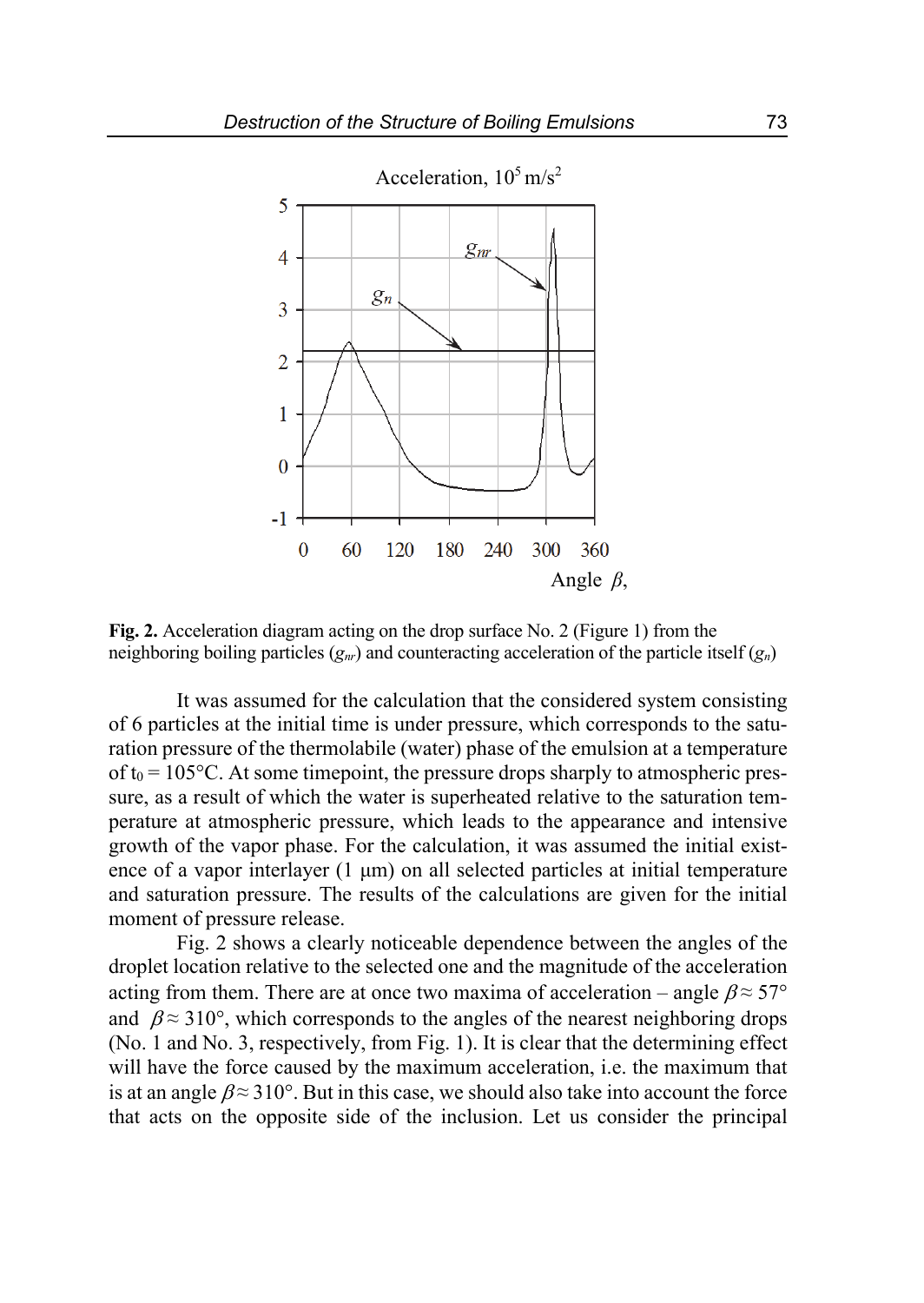differences in determining the forces acting on the non-boiling and boiling inclusion of the dispersed phase of the emulsion.

Finding, for example, the acceleration and the force caused by it on one and the opposite drop side, we will assume that if two opposing forces are directed toward the center of the selected drop, then the total force acting on the drop is equal to the sum of these two forces. If both forces are directed from the center of the drop, then the total force is also equal to the sum of two vector forces. In case when both forces act in different directions in relation to the center of the drop, i.e. are in one-direction in space, we will consider the driving force the one that has a greater value of the two acting. Thus, the inclusion of a dispersed phase that does not boil (i.e. does not create any counteraction to the forces acting on it), the determining effect leading to possible breakup will be the maximum of two forces that act on opposite sides, under the conditions described above.

In the case where the drop of emulsion begins to boil, it has its own strength, which will counteract the external impact from other sources. Then the driving force can be the one that acts on one side of the inclusion and exceeds the counter-force. This is the main difference in consideration of the forces acting on the boiling drop unlike the non-boiling drop. This means that it is necessary to take into account the two given maxima and determine the main one from them. It is possible the coincidence of these forces maxima.

Taking into consideration the fact accepted in (Pavlenko 2018) that the force action of a drop cannot break this drop, it is possible to write down the equations that will determine the accelerations and speeds acting on the inclusion of the dispersed phase and leading to its breakup. Assuming that the resulting acceleration or speed are positive, then they are the cause of instability, and if they are negative, then there is no destabilizing effect, and we can write

$$
g_{p1} = \begin{cases} g_{s1} - g_n; g_n \ge 0, g_{s1} \ge 0, \\ -g_{s1}; g_n > 0, g_{s1} < 0, \\ g_{s1}; g_n < 0, g_{s1} > 0, \\ g_n - g_{s1}; g_n \le 0, g_{s1} \le 0, \end{cases}
$$
(5)

where:  $g_{p1}$  – resulting acceleration, acting on one side of the inclusion, m/s<sup>2</sup>;  $g_n$  – acceleration of the oil-steam interface of the considered inclusion, m/s<sup>2</sup>.

For the opposite side we can write an equation similar to (5), but, instead of  $g_{p1}$  and  $g_{s1}$ , substituting respectively  $g_{p2}$  and  $g_{p2}$ .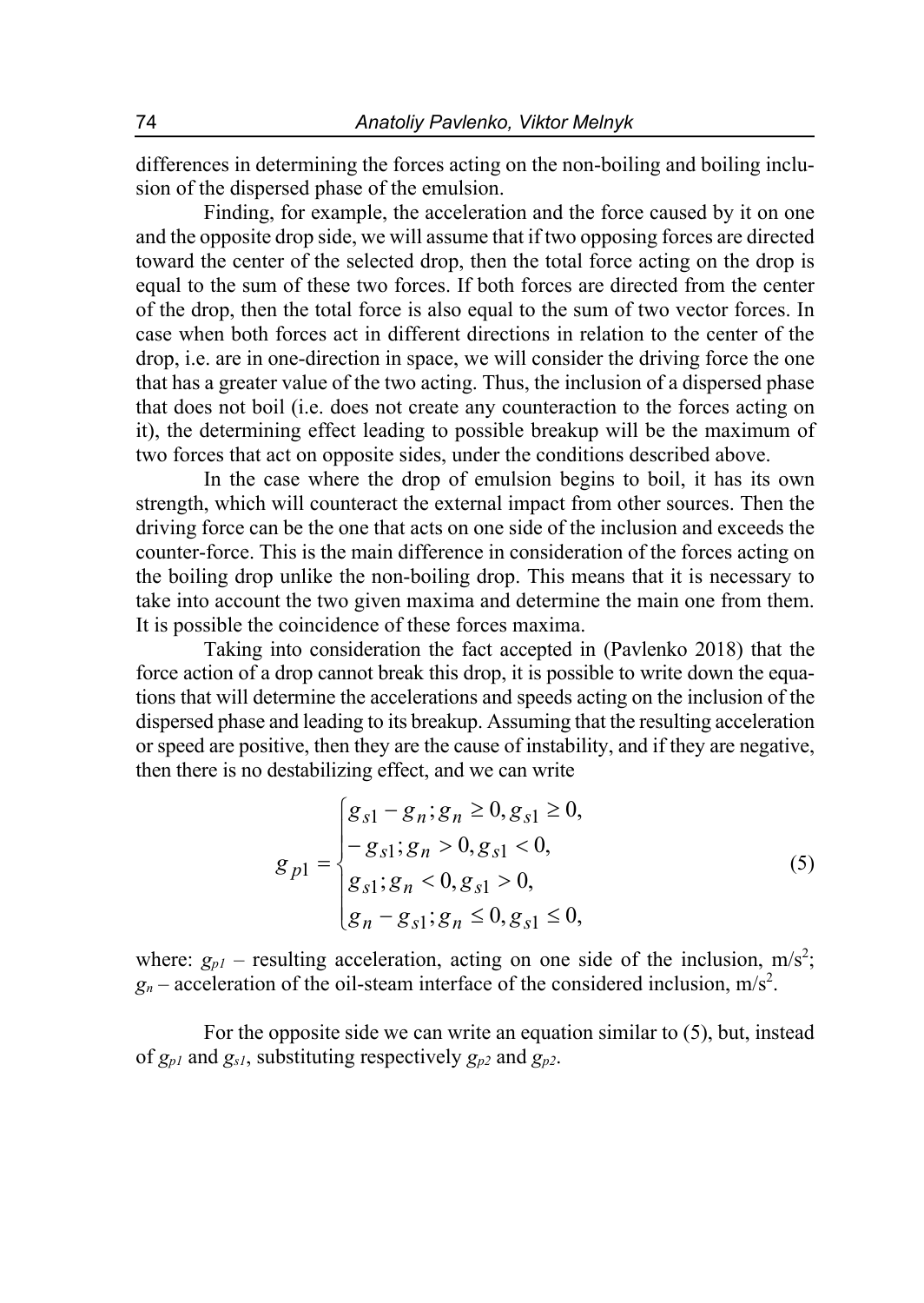Then, the total acceleration acting on the drop is determined by the equation:

$$
\Delta g = g_{p1} + g_{p2},\tag{6}
$$

with necessary conditions, taking the coefficient  $Z = \frac{g_{s1}}{g}$ 2 *s g*

$$
g_{p1} = \begin{cases} 0; Z < 0, |g_{s1}| - |g_{s2}| < 0; \\ (g_n > 0, g_{s1} > 0, g_{s2} > 0, \\ (g_{s1} - g_n < 0, g_{s2} - g_n > 0; \\ (g_n < 0, g_{s1} < 0, g_{s2} < 0, \\ (g_{s1} - g_n > 0, g_{s2} - g_n < 0; \end{cases}
$$
\n
$$
g_{p2} = \begin{cases} 0; Z < 0, |g_{s1}| - |g_{s2}| > 0; \\ (g_n > 0, g_{s1} > 0, g_{s2} > 0, \\ (g_{s1} - g_n > 0, g_{s2} - g_n < 0; \\ (g_n < 0, g_{s1} < 0, g_{s2} < 0, \\ (g_{s1} - g_n < 0, g_{s2} - g_n > 0. \end{cases} \tag{7}
$$

If the maxima of the forces (accelerations, speeds) do not coincide, acting on the opposite sides of inclusion and on one side, we consider the driving force the one that is of greater value

$$
g_d = \begin{cases} \Delta g_1, \Delta g_1 > \Delta g_2; \\ \Delta g_2, \Delta g_1 < \Delta g_2, \end{cases}
$$
 (8)

where:  $\Delta g_1$ ,  $\Delta g_2$  - the total acceleration acting on the drop, calculated on the maxima acting respectively on opposite sides and on the one side.

Similarly, we can obtain equations for the speed. In this case, in equations (5)-(8) it is necessary to change the acceleration « *g* » for speed «*w* », and equation (6) will be the following:

$$
\Delta w = k \sqrt{\left| w_p \right|} \,, \tag{9}
$$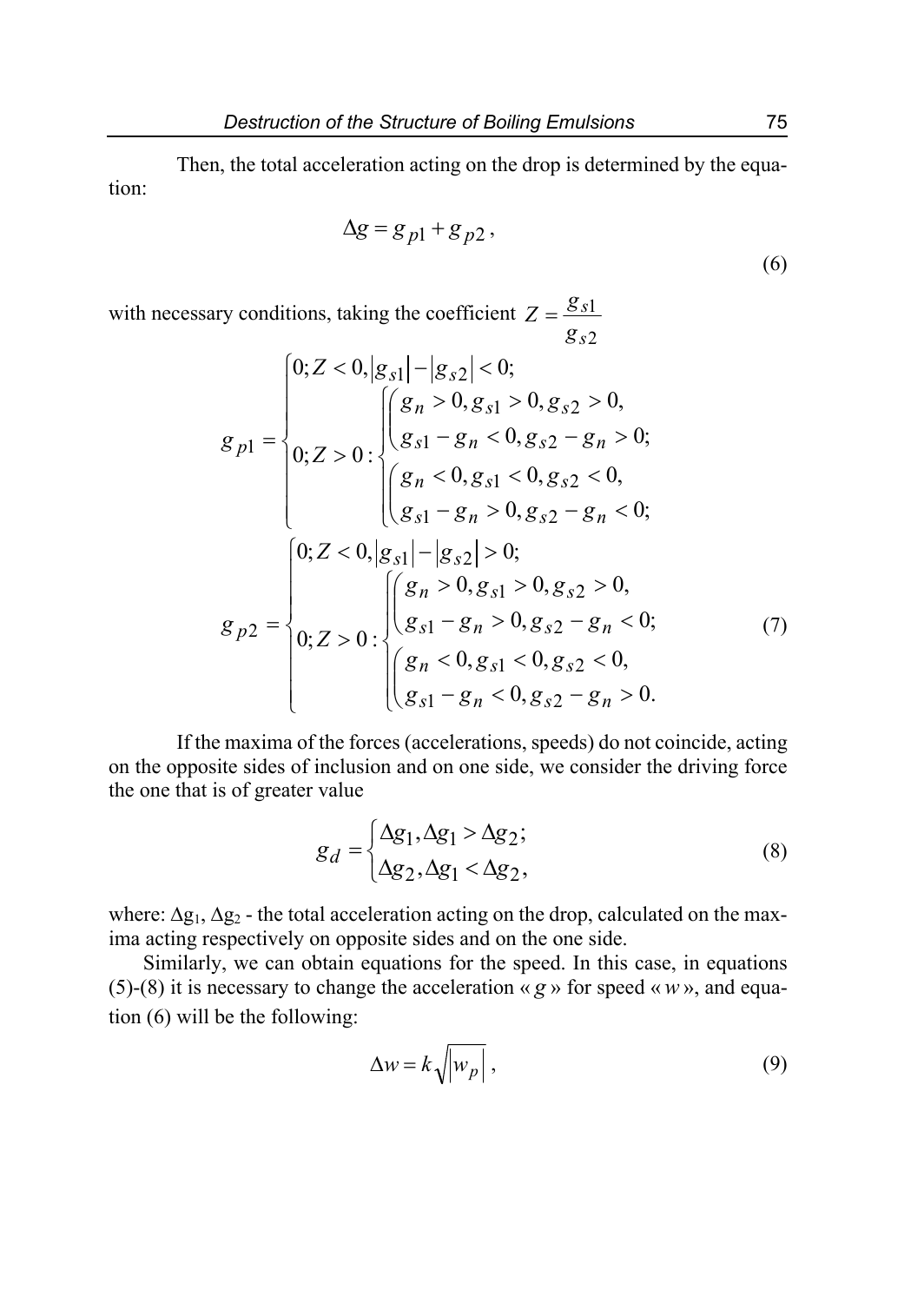where:  $k = \begin{cases} \frac{1}{2} & \text{if } k = 1 \end{cases}$ ↑  $\left($  $= \begin{cases} +1, w_p \ge 0; \\ -1, w_p > 0, \end{cases}$ *p p w w*  $k = \begin{cases} k = \frac{p}{2} & w_p = w_{p1} |w_{p1}| + w_{p2} |w_{p2}|. \end{cases}$ 

Investigations have been carried out on how the forces, acting on the droplet, change as time passes, and also how the angle of maximum force impact changes. The forces caused by acceleration play a decisive role (in comparison with the forces of dynamic pressure), we calculate them by the equations. For these conditions, forces acting on different sides of the surface of the considered particle

$$
F_{g1} = 4\pi R_n^3 \rho_{oil} g_{s1},\tag{10}
$$

$$
F_{g2} = 4\pi R_n^3 \rho_{oil} g_{s2}.
$$
 (11)

The force of counteraction from the oil-vapor interface of the drop itself

$$
F_g = 4\pi R_n^3 \rho_{oil} g_n \,. \tag{12}
$$

The total force acting on the drop

$$
F_{Bo} = 4\pi R_n^3 \rho_{oil} g_d \,. \tag{13}
$$

Critical force causing instability according to Bond

$$
F_{Bo}^{cr} = 40\pi\sigma R_n \,,\tag{14}
$$

where  $\sigma$  is the surface tension at the oil-vapor interface, N/m.

The force that determines the deformation or displacement of a drop

$$
\Delta F_{Bo} = F_{Bo} - 8\pi \sigma R_n. \tag{15}
$$

The calculation is carried out either before the fulfillment of the condition

$$
F_{Bo} \ge F_{Bo}^{cr},\tag{16}
$$

or before the mutual drops contact, determined by the condition

$$
\Delta R_{i,j} \le 0,\tag{17}
$$

where:  $\Delta R_{i,j} = d_{i,j} - (R_{n_i} + R_{n_j}), d_{i,j} = \sqrt{(x_i - x_j)^2 + (y_i - y_j)^2};$  $i = 1,2...N$ ;  $j = i+1, i+2...N$ ;  $i, j$  – the number of drops with the corresponding coordinates  $x_i$ ,  $y_i$ ;  $x_j$ ,  $y_j$ .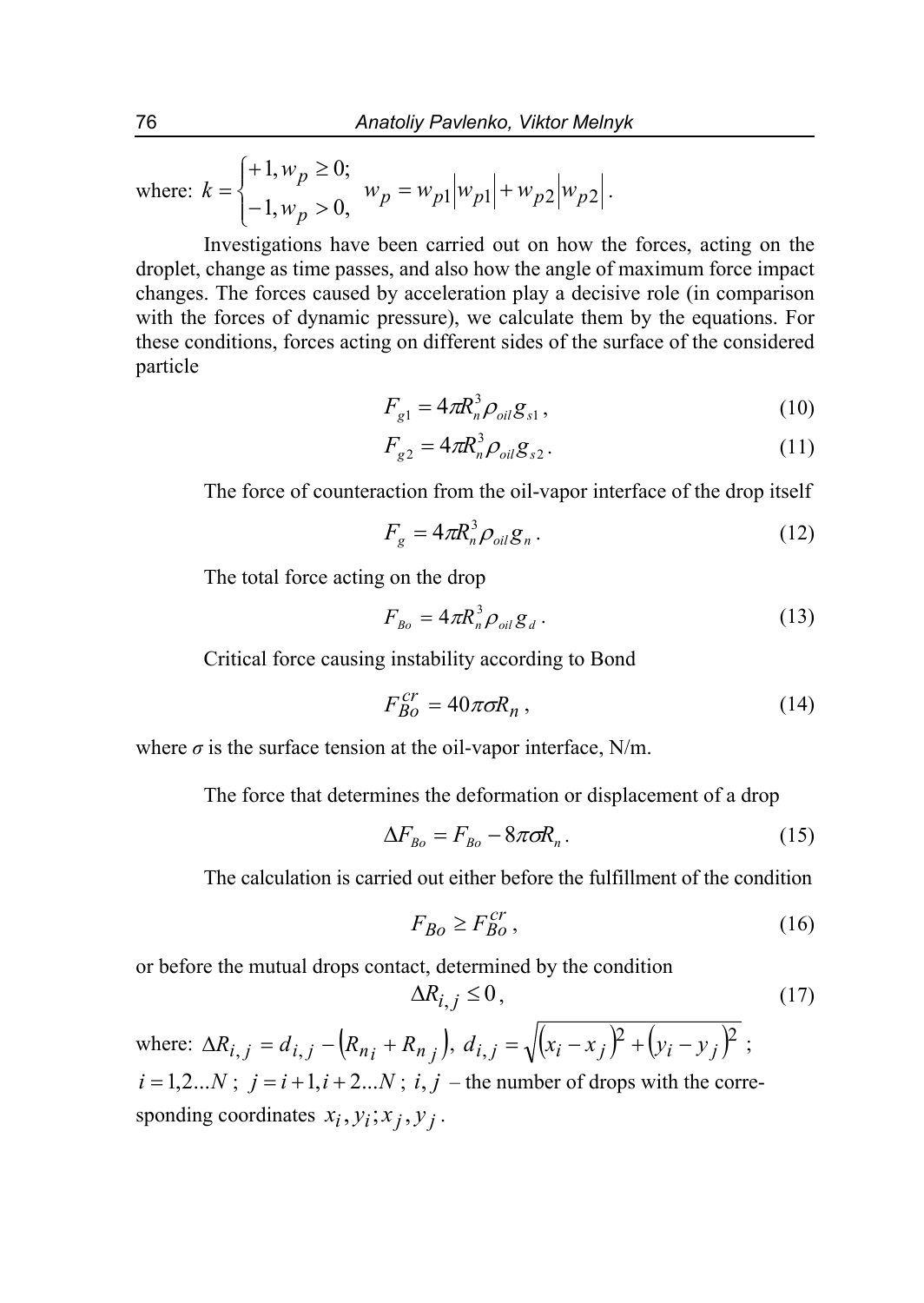## **3. Statement of assignment and methods of its solving**

The results of calculations using equations (1)-(17) with the equations of the model (Pavlenko 2018) are presented in Fig. 3-4. The calculation was carried out for  $t_0 = 105$ °C.

Force  $F \tcdot 10^5$ , N





**Fig. 3.** The changes of forces acting on the drop No 4 over some time period (Fig. 1)

**Fig. 4.** The changes of the force angle of the maximum force for particles 1, 3-6 (Fig. 1) over some period of time

Fig. 3 shows that the critical force  $F_{B0}^{cr}$  increases with time, which is associated with an increase in the radius of the selected droplet, and the values of forces acting on the drop tend to zero through time. Therefore, we can conclude that if we do not take into account the further interaction of the droplets when they contact, then at  $t_0 = 105$ °C if at the initial moments of pressure drop the systems of large drops breakup does not occur, then before the moment of contact they won't breakup. Change curves  $F_{gl}$ ,  $F_{g2}$  show the maximum force that affects at a given time moment. These curves determine the predominance of these forces over the force of opposition  $F_g$ , or their insignificance over this force. They also do not determine the force acting at the same angle  $\beta$ , as they greatly depend on the given angle, which is shown in Fig. 4.

If we consider them together, this allows us to determine the force  $F_{B0}$ , which, in turn, plays a major role in this process. It can be seen that for the drop No. 4 (Figure 3) with a positive force value  $F_{B0}$  is possible only its displacement, which is indicated by a negative sign  $\Delta F_{B0}$ .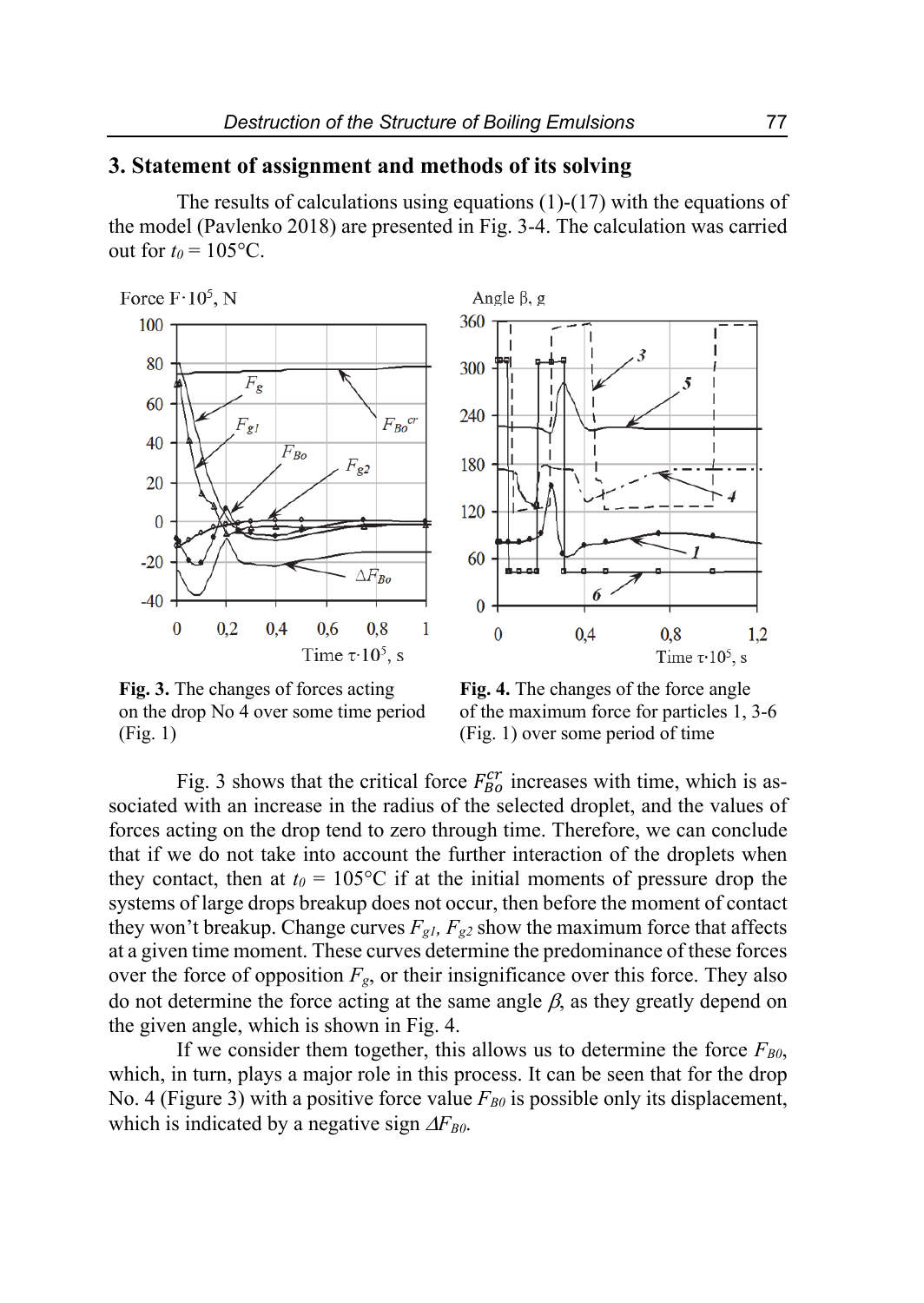We can also observe a sudden alteration of the force angle of the maximum force mostly for the drops No 3 and 6 (Fig. 4). At the same time particle No 2 was almost fractured at the initial time and, as a consequence, the graph of the force angle change of the maximum force in Fig. 4 for it is not given. As an example we consider the drop No 6. As can be seen from Fig. 4 with the change of the force angle of the maximum force, the dominant effect changes either of the fifth drop ( $\beta \approx 40^{\circ}$ ) or the third together with the fourth ( $\beta \approx 300^{\circ}$ ). The first peak of the angle change  $\beta$  at  $\tau \approx 0.05 \cdot 10^{-5}$  s can be explained by a sharp decrease in the acceleration of the drop boundary No. 3 and the further predominant action from particle No. 5, after which at  $\tau \approx 1.8 \cdot 10^{-6}$  s the third particle has the greatest force.

At the same time, despite the sharp change in the angle  $\beta$  of maximum force action for particles No 3 and 6, for No 5 this angle changes quite smoothly, most of the time is equal to  $\approx 230^{\circ}$ , i.e. near the action of the maximum force from the drop No 6.

It can be concluded that the angle  $\beta$  can sharply change only in those droplets that are surrounded by others, while for the droplets located quite far from the center the force angle of the maximum force will change by a small value. This can be explained by the fact that for droplets that are inside the emulsion, a maximum force can change quite rapidly both in value and in direction, due to the close position of neighboring droplets, which change their dominant impact on this particle. At the same time, the droplets in the outer layers have neighbors at a small part of their circle, which predetermines the small change value in the force angle of the maximum force.

Fig. 5 shows the changes of the angle of action of the maximum force acting on one side of the inclusion  $F_{\Delta g2}$  and on the opposite sides  $F_{\Delta g1}$ .

It can be seen that there is no clear dependence between the force angles of these forces, they can both coincide and be very much different. Therefore, it is necessary to consider the possible maximum of the force and the angle of its action.

The calculations have been carried out for temperatures  $t_0 = 180$ °C and  $t_0$  $= 130^{\circ}$ C, they showed that at the instant of instantaneous pressure drop, practically all large drops will be crushed, whereas at  $t_0 = 105$ °C only the largest drop will be crushed, because of the maximum approximation to its smallest particle.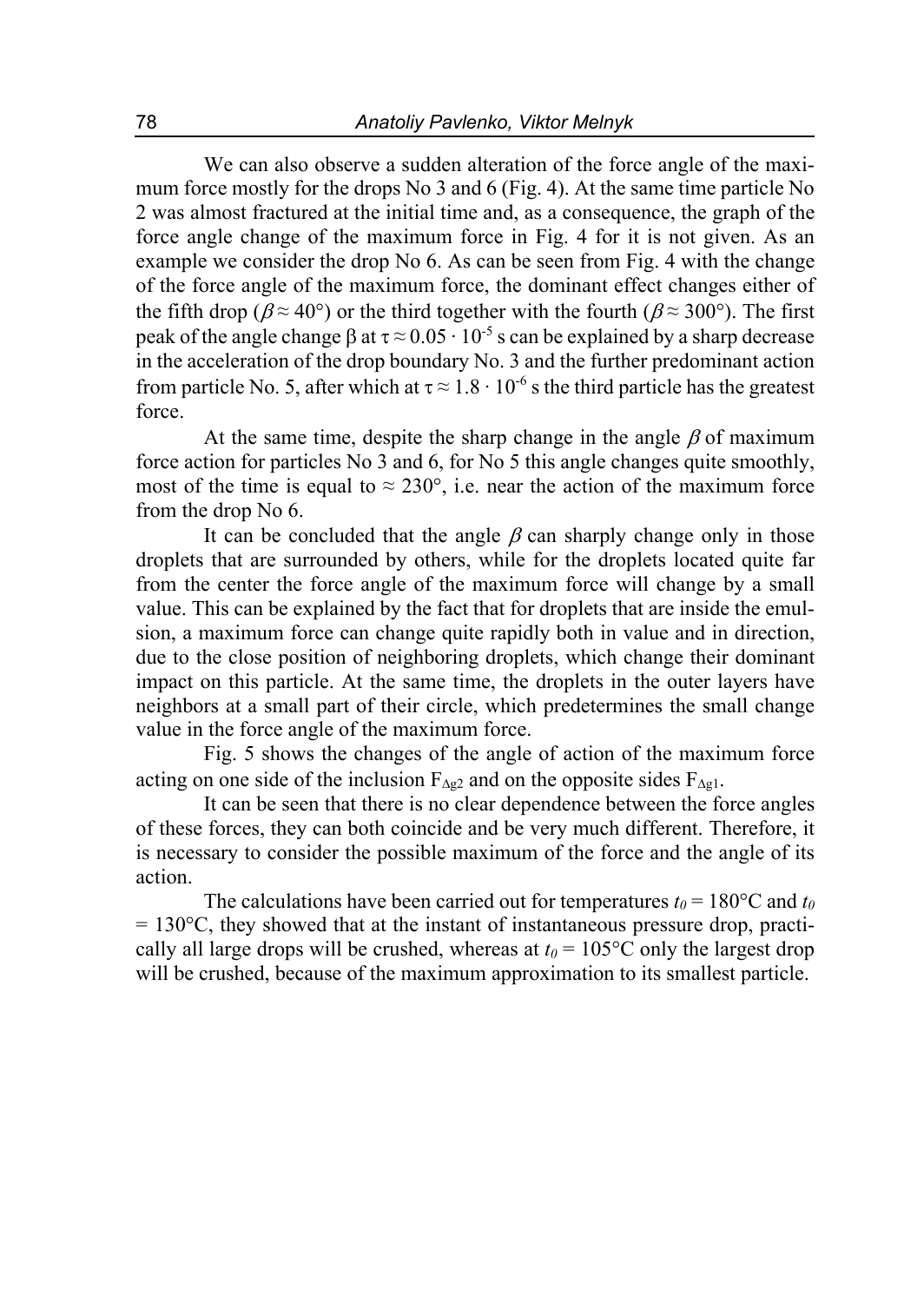

**Fig. 5.** The changes of the force angle of the maximum force for particle No 3 (Fig. 1), acting on one side (1) and on opposite sides of the inclusion (2), as well as the angle of action of the driving force (3) over some time period

## **4. Conclusion**

A model for the fragmentation of large inclusions of the emulsion dispersed phase under the dynamic influence from boiling neighboring particles is considered. With the help of calculation we found out the force angles of the maximum forces, it can also be seen that the process of boiling inclusions breakup starts at different maximum forces (different angles  $\beta$ ) in comparison with nonboiling particles. This indicates the need to find at least two maximal forces that can coincide with the angle of their action on the drop, or differ significantly in this force angle. Of course, it is necessary to take into account both the deformation of the inclusions surface and their displacement, as well as the boiling irregularity of droplets of various sizes. A large role is also played by surface active agents which allow to break up the particle with much less applied effort from other boiling inclusions. The behavior of two or more drops as they approach each other as well as the influence of neighboring drops on the growth of the selected one is still an open question. Taking these phenomena into account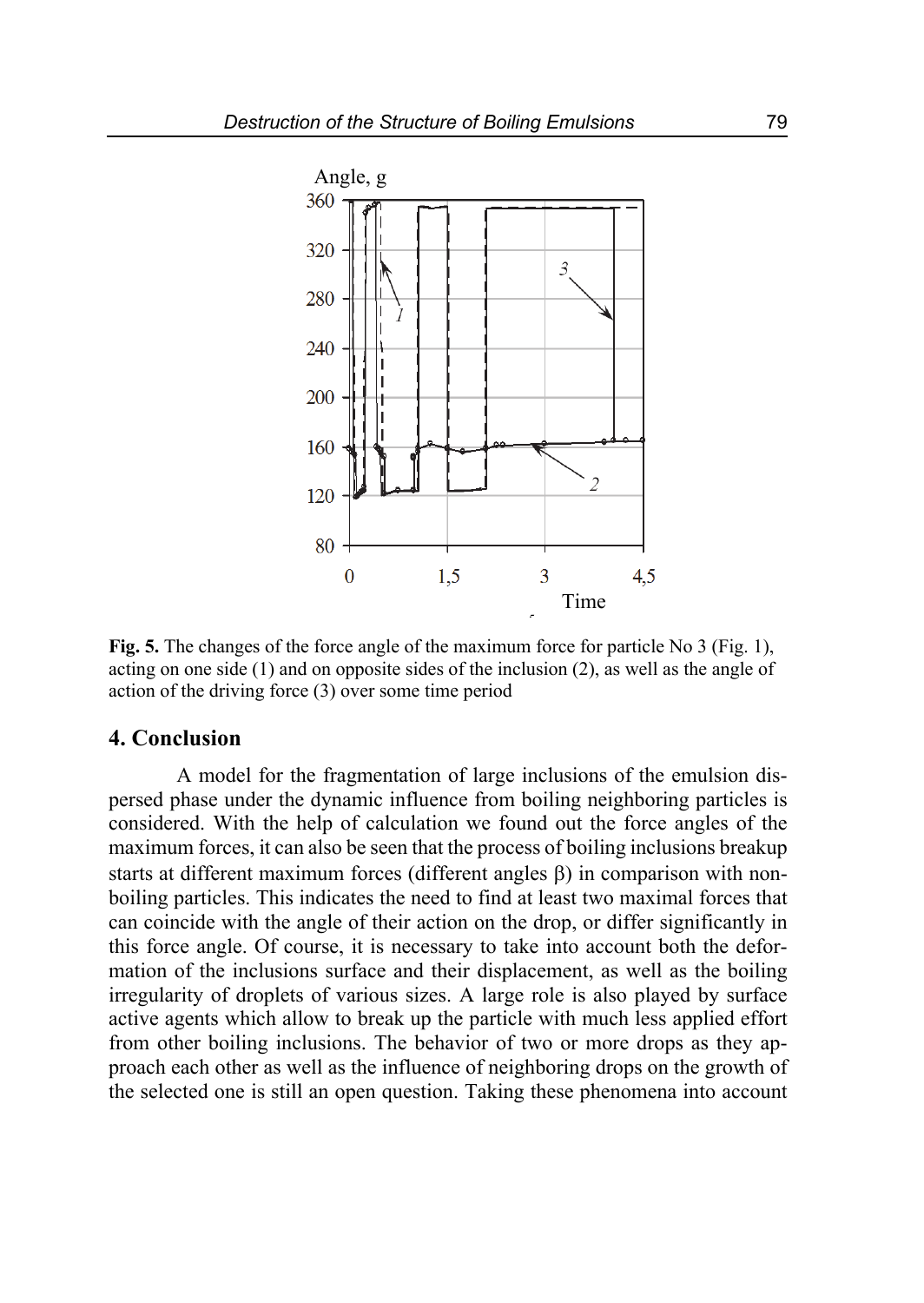will allow even more detailed and accurate consideration of the processes of growth and the dispersed phase inclusions breakup.

*The project is supported by the program of the Minister of Science and Higher Education under the name: "Regional Initiative of Excellence" in 2019-2022 project number 025 / RID / 2018/19 financing amount PLN 12,000,000.* 

#### **References**

- Dąbek, L., Kapjor, A., Orman, Ł. (2016). Ethyl alcohol boiling heat transfer on multilayer meshed surfaces. *Proc. of 20th Int. Scientific Conference on The Application of Experimental and Numerical Methods in Fluid Mechanics and Energy 2016, Terchova, Slovakia, AIP Conference Proceedings, 1745*, 020005. DOI: 10.1063/ 1.4953699.
- Dąbek, L., Kapjor, A., Orman, Ł. (2018). Boiling heat transfer augmentation on surfaces covered with phosphor bronze meshes. *Proc. of 21st Int. Scientific Conference on The Application of Experimental and Numerical Methods in Fluid Mechanics and Energy 2018, Rajecke Teplice, Slovakia, MATEC Web of Conferences, 168*, 07001. DOI: 10.1051/matecconf/201816807001
- Dolinsky, A.A., Basok, B.I., Nakorchevsky, A.I. (2001). *Adiabatically boiling flows*. Kiev, Publishing house: Naukova Dumka, 208.
- Dolinsky, A.A., Ivanitsky, G.K. (1995). Theoretical justification of the discrete-pulse energy input. 1. Model of the dynamics of a single vapor bubble. *Heat-process engineering*, *17*(5), 3-29.
- Ivanitsky, G.K. (1997). Modeling of the processes of deformation and droplets breakup when moving in liquid. *Heat-process engineering*, *19*(1), 9-16.
- Ivanitsky, G.K. (1999). Destruction of emulsion droplets in adiabatically flashing flows. *Heat-process engineering, 21*(4-5), 10-15.
- Koshlak, H., Pavlenko, A. (2019). Method of formation of thermophysical properties of porous materials | [Metoda formowania właściwości termofizycznych materiałów porowatych] *Rocznik Ochrona Środowiska, 21*(2), 1253-1262.
- Pavlenko A. (2020). Energy conversion in heat and mass transfer processes in boiling emulsions. *Thermal Science and Engineering Progress, 15*, 100439. DOI: https://doi.org/10.1016/j.tsep.2019. 100439.
- Pavlenko, A. (2018). Dispersed phase breakup in boiling of emulsion. *Heat Transfer Research, 49*(7), 633-641, DOI: 10.1615/HeatTransRes.2018020630.
- Pavlenko, A., Koshlak, H. (2017). Design of the thermal insulation porous materials based on technogenic mineral fillers. *Eastern-European Journal of Enterprise Technologies, 5/12*(89), 58-64. DOI: 10.15587/1729-4061.2017.111996
- Pavlenko, A., Koshlak, H. (2019). Heat and mass transfer during phase transitions in liquid mixtures | [Przenoszenie ciepła i masy podczas przemian fazowych w mieszaninach ciekłych], *Rocznik Ochrona Środowiska, 21*(1), 234-249.